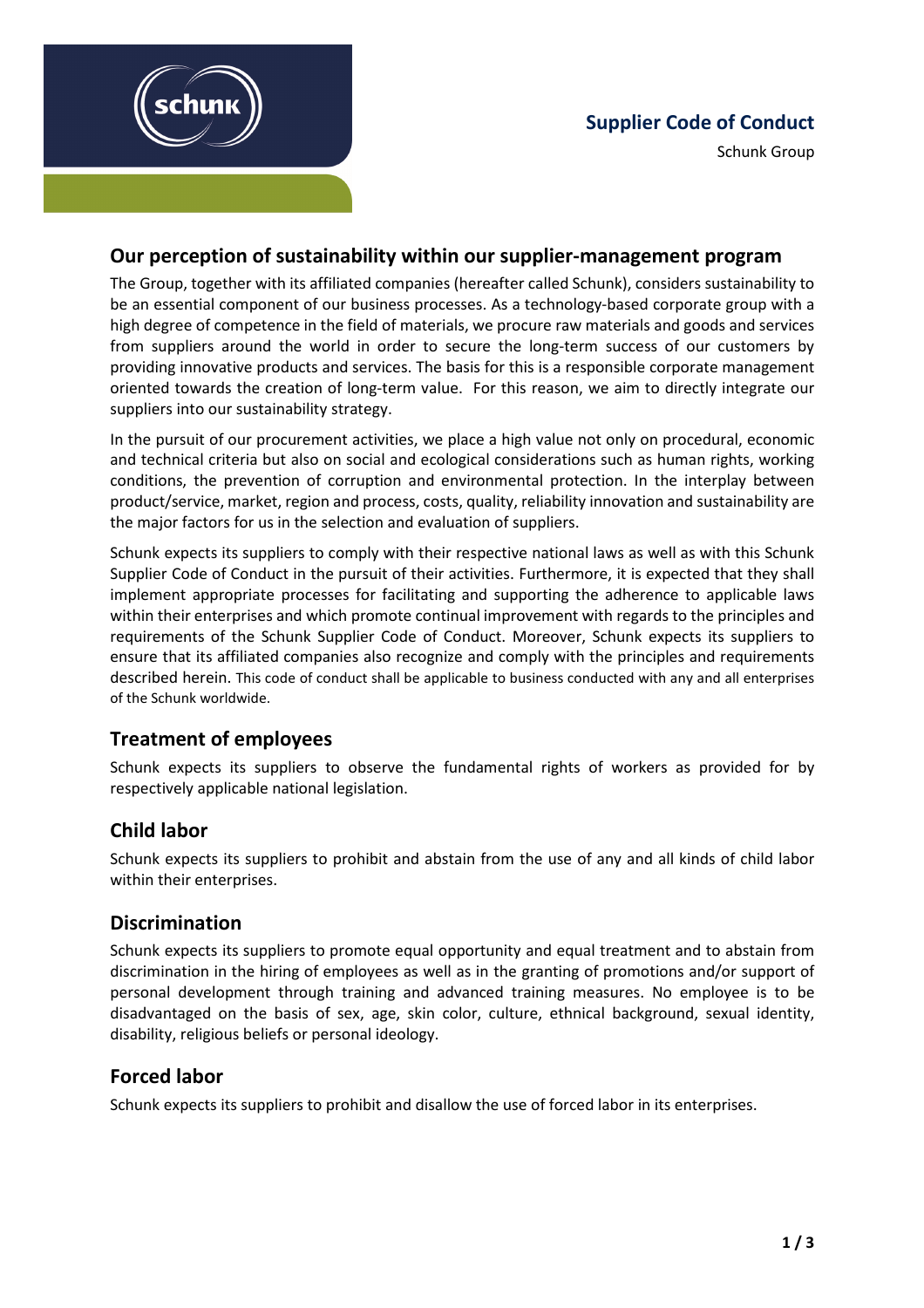

## **Supplier Code of Conduct**

Schunk Group

#### **Freedom of association**

Schunk expects its suppliers to observe the right of its employees to form labor unions for representing employees and conducting collective bargaining, pursuant to respective national legislation.

## **Compensation and working hours**

Schunk expects its suppliers to adhere to applicable national legislation governing working hours. Furthermore, it is expected that the employees of suppliers receive compensation which is commensurate with respective national laws.

## **Workplace health and safety**

Schunk expects suppliers to comply with applicable national legislation governing workplace health and safety. In addition, it is expected that suppliers set up and make use of an appropriate workplacesafety management program (e.g. pursuant to ISAO 45001). This is to encompass the containment of actual and potential health and safety risks, on the one hand, and the training of employees so as to prevent accidents and workplace-related illnesses as effectively as possible, on the other.

## **Environmental protection**

Schunk expects its suppliers to observe all respective applicable environmental-protection laws, regulations and standards. Moreover, it is expected that suppliers set up and make use of an appropriate workplace-safety management program (e.g. pursuant to ISO 14001) in order to minimize pollution and risks to the environment and to improve environmental protection in daily operations.

## **Business ethics**

#### **Prohibition of corruption and bribery**

Schunk expects its suppliers to not tolerate corruption. In particular they are to ensure that their employees, subcontractors or representatives do not offer, promise or grant any inducements to Schunk employees or persons closely related to them with the goal of being awarded a contract or otherwise gaining an advantage for future business relations.

#### **Invitations and gifts**

Schunk expects its suppliers to not abuse invitations and gifts for gaining influence. Invitations and gifts may only be given to Schunk employees or to persons closely related to them if the occasion and magnitude are appropriate, i.e. they are low in value and can be construed as an expression of locally normal business practice. Likewise, suppliers are not to demand inappropriate advantages from Schunk employees.

#### **Avoidance of conflicts of interest**

Schunk expects its suppliers to make decisions connected to business with Schunk based exclusively on objective economic criteria. Conflict of interest with private affairs or other business activities or other activities, including those of family members or other closely related persons, are to be avoided from the outset.